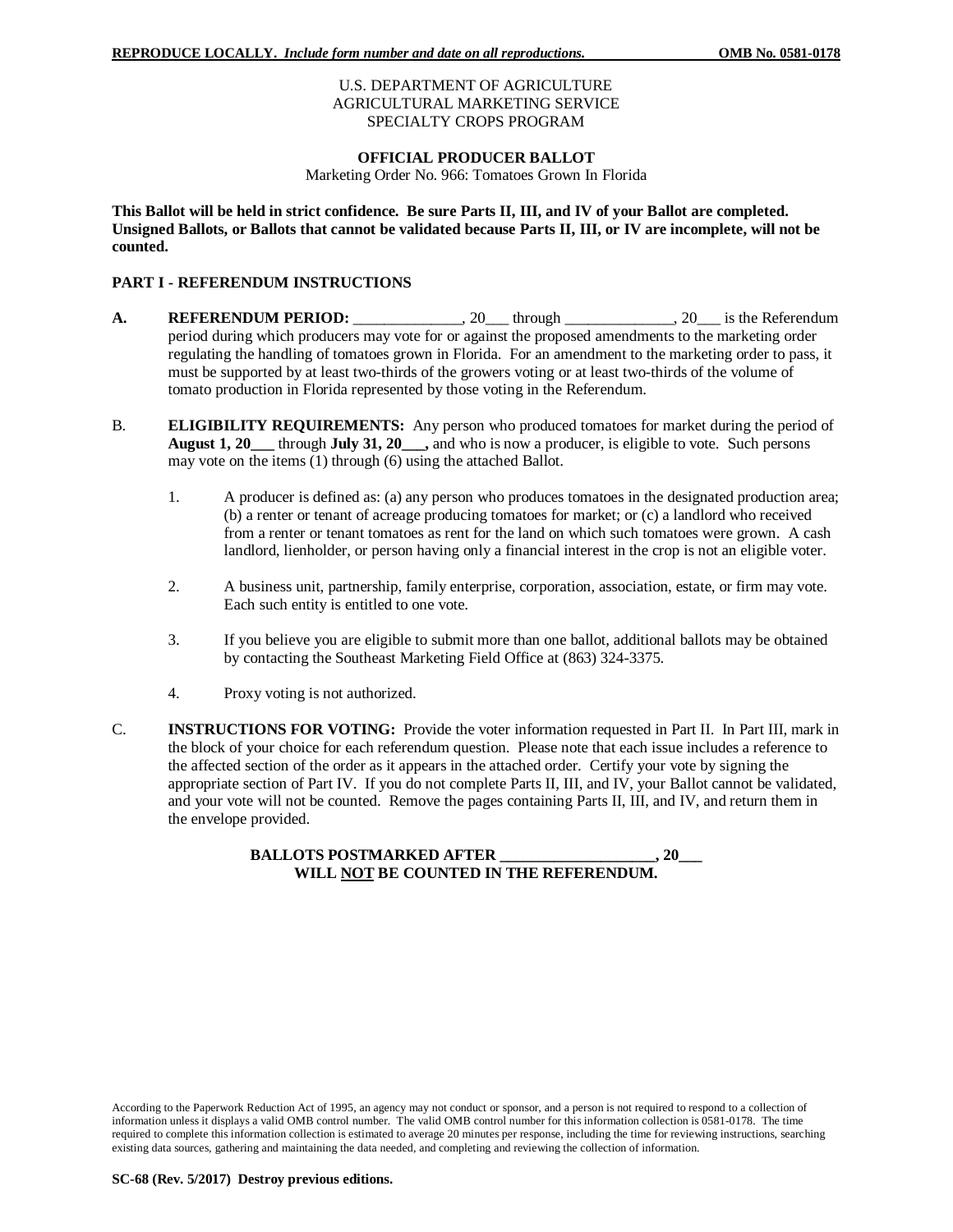#### **PART II - VOTER INFORMATION**

This information will be held in strict confidence.

|  | Your name:                                                                                                                                                                            |  |  |  |
|--|---------------------------------------------------------------------------------------------------------------------------------------------------------------------------------------|--|--|--|
|  | What is the specific location of your tomato acreage represented in this Ballot?                                                                                                      |  |  |  |
|  | Do you reside on the above property which produces the tomatoes? $\Box$ Yes<br>$\Box$ No                                                                                              |  |  |  |
|  | If no, please provide your residential address and telephone number:                                                                                                                  |  |  |  |
|  | If you are not voting as an individual producer, please check the appropriate box indicating your voting status and write<br>the name and address of the business unit you represent. |  |  |  |
|  |                                                                                                                                                                                       |  |  |  |
|  |                                                                                                                                                                                       |  |  |  |
|  | What is the number of cartons (25 lbs.) tomatoes, or equivalent, you produced for market during the period of <b>August</b>                                                           |  |  |  |
|  | 1, through <b>July 31</b> , $\qquad$ ? Ibs.                                                                                                                                           |  |  |  |
|  | What is the number of acres of Florida Tomatoes you harvested during the period of <b>August 1, ___</b> through <b>July 31,</b>                                                       |  |  |  |
|  | acres.                                                                                                                                                                                |  |  |  |
|  | Which packinghouse(s) handled your Florida Tomatoes during the representative period?                                                                                                 |  |  |  |
|  |                                                                                                                                                                                       |  |  |  |
|  |                                                                                                                                                                                       |  |  |  |

#### **PART III - REFERENDUM QUESTION**

**"YES" VOTE MEANS YOU FAVOR THE CHANGE; "NO" VOTE MEANS YOU OPPOSE THE CHANGE.**

| TOMATOES GROWN IN FLORIDA MARKETING ORDER AMENDMENTS: | YES |  |
|-------------------------------------------------------|-----|--|
|                                                       |     |  |
|                                                       |     |  |
|                                                       |     |  |
|                                                       |     |  |
|                                                       |     |  |
|                                                       |     |  |

### **PART IV - VOTER CERTIFICATION**

All information provided in this Ballot will be subject to on-site verification by officials of the Office of Inspector General, U.S. Department of Agriculture. The information on this Ballot is required to determine the voter eligibility and vote of Florida Tomato producers. Falsification of information on this government document may result in a fine, imprisonment, or both (18 U.S.C. 1001).

A. Your signature, if signing as an individual.

I am the producer named in Part II of this Ballot, and I certify that I am not a cash landlord, lienholder, or person having only a financial interest in the crop, and that the information provided on this Ballot and any attachment hereto is accurate and correct to the best of my knowledge.

\_\_\_\_\_\_\_\_\_\_\_\_\_\_\_\_\_\_\_\_\_\_\_\_\_\_\_\_\_\_\_\_\_\_\_\_\_\_\_\_\_\_\_\_\_\_\_\_\_\_\_\_\_\_ \_\_\_\_\_\_\_\_\_\_\_\_\_\_\_\_\_\_\_\_\_\_\_\_\_\_\_\_\_\_\_\_

 $\_$  , and the set of the set of the set of the set of the set of the set of the set of the set of the set of the set of the set of the set of the set of the set of the set of the set of the set of the set of the set of th

Signature Date

B. If signing as the representative of a producing entity other than an individual, designate your title and sign below.

I am the representative named in Part II D of this Ballot: A partner casting the Ballot for a partnership; or an officer or employee casting the Ballot for a cooperative association, corporation, school, institution, or similar business unit; or the administrator, executor, or trustee casting the Ballot for a producing estate; and, by signing this Ballot, I agree to provide evidence thereof at the request of an authorized agent of the Secretary of Agriculture.

Signature and title Date